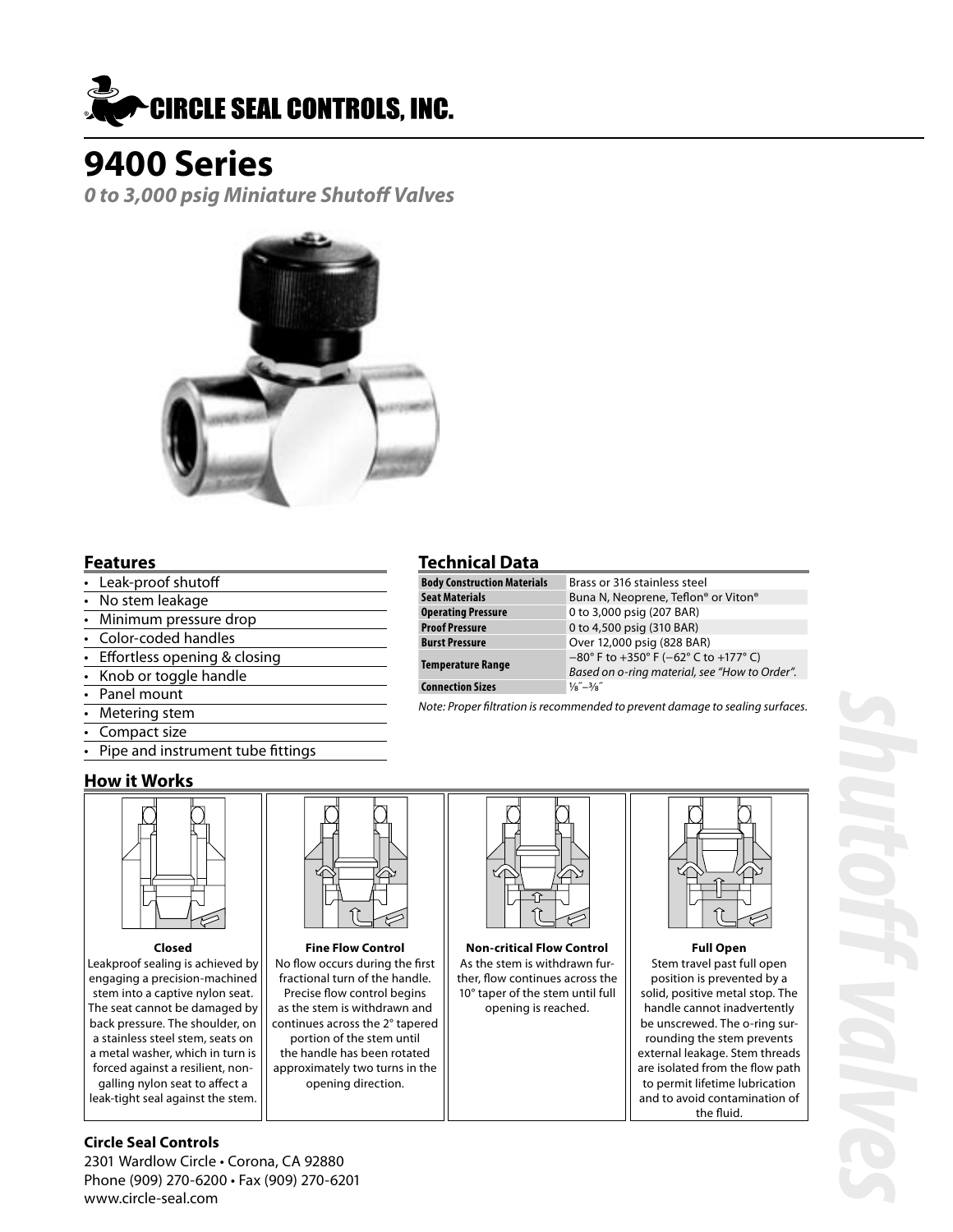### **9400/R9400 Series Dimensions & Performance Data**



- **Low handle torque** (only 8 in-lbs required at 3,000 psi).
- **Handle** color-coded for stem seal materials.
- **O-ring** prevents external leakage past stem.

**Leakproof** shutoff against pressure in either direction. Seat of Teflon® seals against the stem preventing galling and leakage. (Nylon seat available.)

#### **9400/R9400 Series Dimensions (inches)**

| Dash No.            | <b>Size</b>     | Connections      | Orifice Dia. | <b>Cv</b> | A     | A <sub>1</sub> | B    |     | E E(R) | D    |       | G   |
|---------------------|-----------------|------------------|--------------|-----------|-------|----------------|------|-----|--------|------|-------|-----|
| 9400 Series         |                 |                  |              |           |       |                |      |     |        |      |       |     |
| 2MM                 | $\frac{1}{4}$   | Male pipe        | .156         | .32       | 1.610 | 1.400          | 1.00 | .75 | .68    |      |       |     |
| 2MP                 | $\frac{1}{4}$   | Male/Female pipe | .156         | .32       | 1.675 | 1.465          | 1.00 | .88 | 1.68   |      |       |     |
| 2PP                 | $\frac{1}{4}$   | Female pipe      | .156         | .32       | 1.675 | 1.465          | 1.00 | .88 | l.86   |      |       |     |
| 2CC                 | $\frac{1}{8}$ " | Tube fittings    | .156         | .32       | 1.613 | 1.303          | 1.00 | .75 |        | .437 | 1.010 |     |
| 4CC                 | $\frac{1}{4}$   | Tube fittings    | .156         | .32       | 1.675 | 1.465          | 1.00 | .88 |        | .562 | 1.040 |     |
| 6CC                 | 3/8"            | Tube fittings    | .156         | .32       | 1.675 | 1.465          | 1.00 | .88 |        | .687 | 1.125 |     |
| <b>R9400 Series</b> |                 |                  |              |           |       |                |      |     |        |      |       |     |
| 2MP                 | $\frac{1}{4}$   | Male/Female pipe | .156         | .32       | 1.590 | 1.380          | 1.00 | .75 | 1.25   |      |       | .88 |
| 2PP                 | $\frac{1}{4}$   | Female pipe      | .156         | .32       | 1.590 | 1.380          | 1.00 | .75 | 1.25   |      |       | .88 |

| <b>Operating pressure</b> | • 9400, R9400 Series, Teflon® seat: 0-2,200 psig (152 BAR)<br>• N9400 Series, nylon seat: 0-3,000 psig (207 BAR) |
|---------------------------|------------------------------------------------------------------------------------------------------------------|
| <b>Proof Pressure</b>     | • 9400, R9400 Series, Teflon® seat: 3,300 psig (228 BAR)<br>• N9400 Series, nylon seat: 4,500 psig (310 BAR)     |
| <b>Burst Pressure</b>     | 12,000 psig (828 BAR) minimum                                                                                    |
| Leakage                   | Zero-internal and external                                                                                       |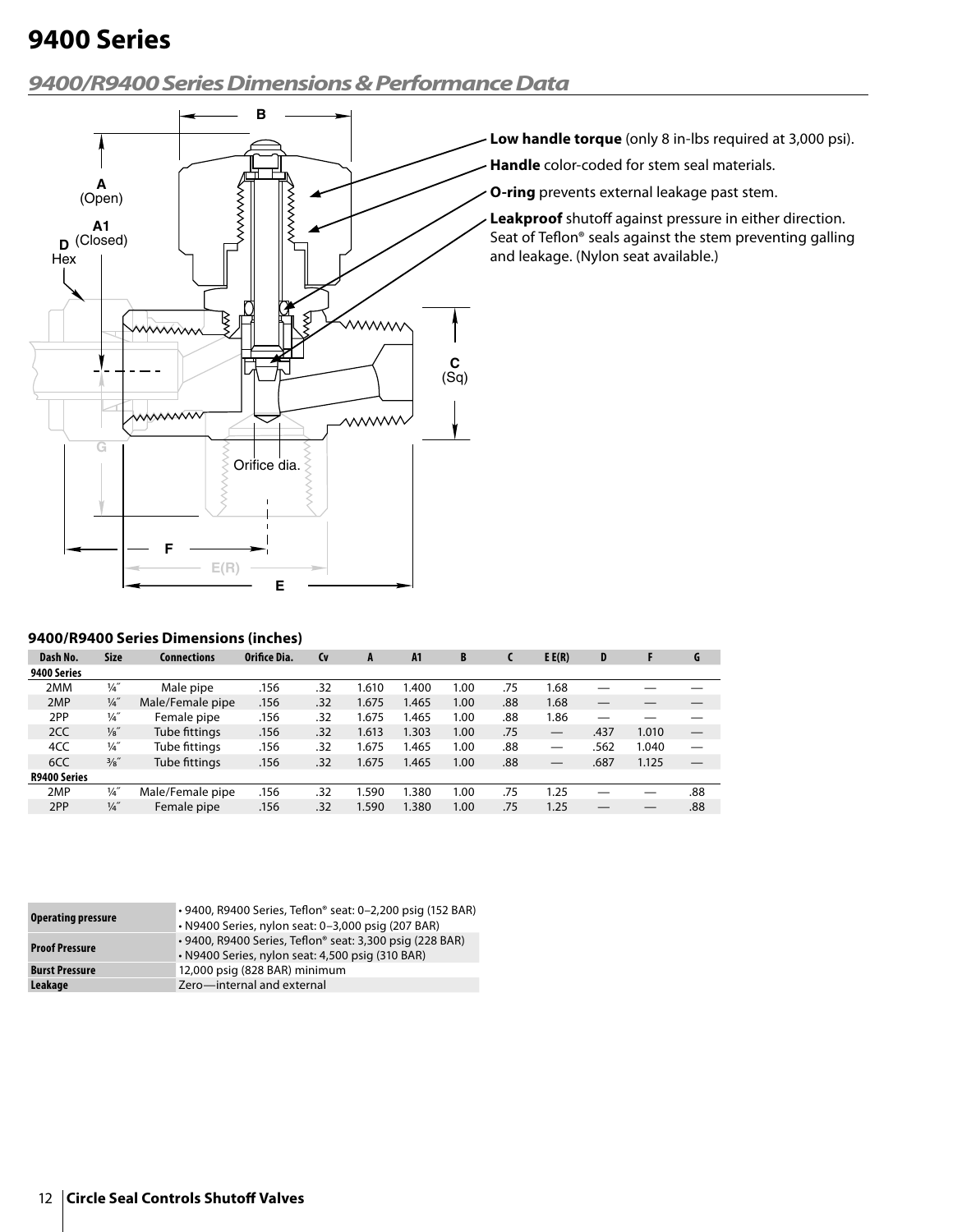## **T9400 Series Dimensions & Performance Data**



**Toggle handle** for quick snap to open or close. Levers lift up approximately 90° to full open position.

**Panel mount nut** and removable collar protect panel mount threads.

**O-ring** prevents external leakage past stem.

**Leakproof** shutoff against pressure in either direction to 500 psi. Seat of Teflon® seals against the stem to prevent galling and leakage.

### **T9400 Series Dimensions (inches)**

| Dash No. | <b>Size</b>     | Connections   | Orifice Dia. | <b>Cv</b> |      | A1   |                  |     |                   |                                |                   |      |      |
|----------|-----------------|---------------|--------------|-----------|------|------|------------------|-----|-------------------|--------------------------------|-------------------|------|------|
| 2MM      | $\frac{1}{4}$   | Male pipe     | 0.156        | 0.32      | 2.90 | .62  | .39              | .75 | $\hspace{0.05cm}$ | 1.68                           | $\hspace{0.05cm}$ | .375 | .438 |
| 2PP      | $\frac{1}{4}$   | Female pipe   | 0.156        | 0.32      | 2.96 | 1.68 | .39 <sub>1</sub> | .88 | $\hspace{0.05cm}$ | .86                            |                   | .438 | .438 |
| 2CC      | $\frac{1}{8}$   | Tube fittings | 0.156        | 0.32      | 2.84 | 1.62 | .39              | .75 | .437              | $\qquad \qquad \longleftarrow$ | .010              | .375 | .438 |
| 4CC      | $\frac{1}{4}$   | Tube fittings | 0.156        | 0.32      | 3.46 | 1.67 | .39              | .88 | .562              |                                | 1.040             | .438 | .438 |
| 6CC      | $\frac{3}{8}$ " | Tube fittings | 0.156        | 0.32      | 3.46 | 1.67 | .39              | .88 | .687              | —                              | .125              | .438 | .438 |

| <b>Operating pressure</b>    | 0-500 psig (34 BAR)                        |
|------------------------------|--------------------------------------------|
| <b>Proof Pressure</b>        | 750 psig (52 BAR)                          |
| <b>Burst Pressure</b>        | 2,000 psig (138 BAR) minimum               |
| Leakage                      | Zero-internal and external                 |
| <b>Operating Temperature</b> | 250° F maximum (plastic handle limitation) |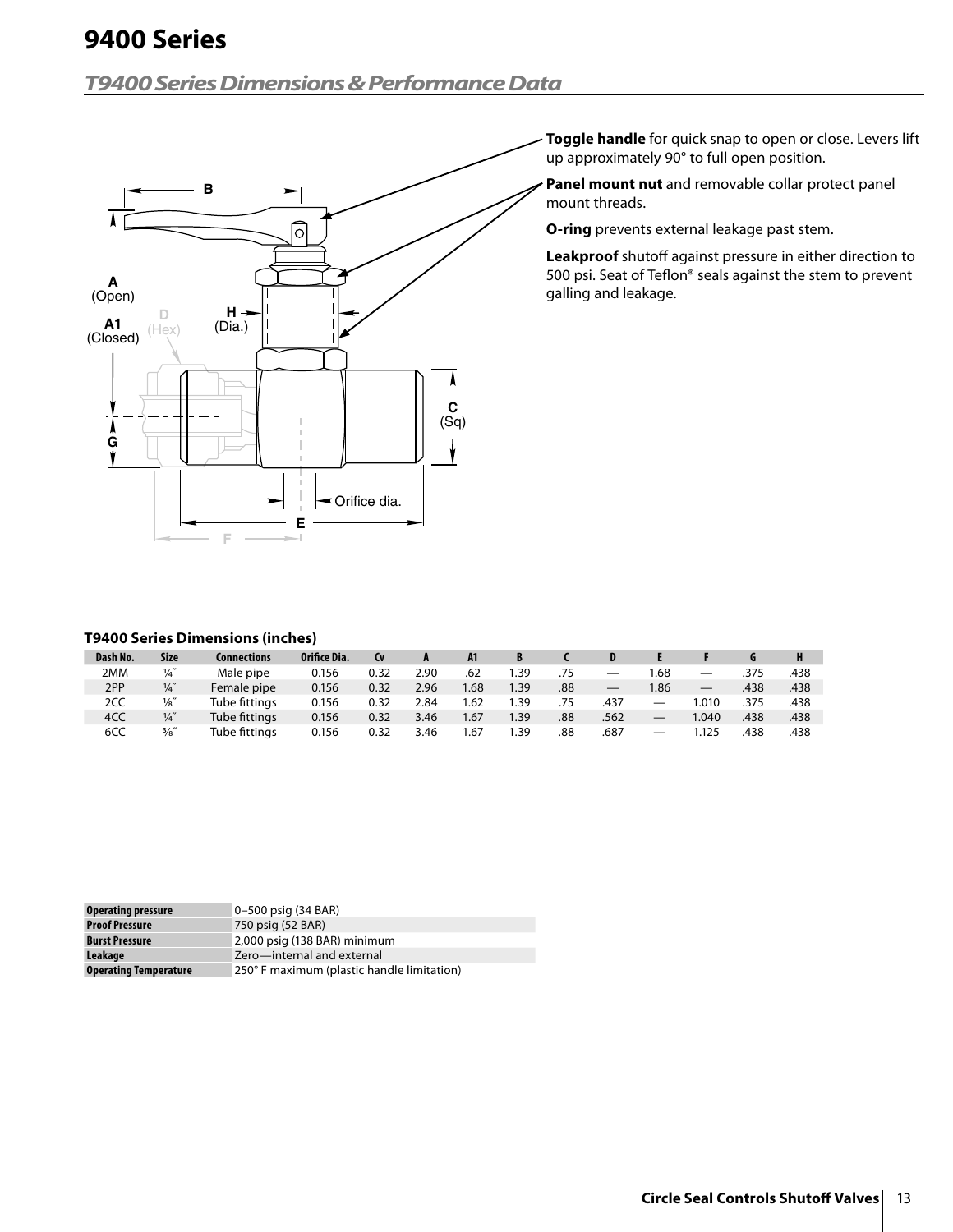### **TM9400 Series Dimensions & Performance Data**



**Toggle handle** for quick snap to open or close. Levers up approximately 90° to full open position.

**Adjustment nut** for metering desired flow. May be set and locked to limit valve opening to any point between closed and full open. Adjustable when valve is open or closed.

**Locked ring** locks adjustment nut in position.

**Panel mount** thread protector (removable).

**O-ring** prevents external leakage past stem.

**Nylon seat** provides leakproof shutoff without galling. (Teflon® seat available.)

**Tapered stem** offers excellent metering characteristics. (See "Typical Flow Curves", next page.)

#### **TM9400 Series Dimensions (inches)**

| Dash No. | <b>Size</b>     | Connections   | Orifice Dia. | <b>Cv</b> |      | A <sub>1</sub> |      |     |      |                   |       |      |      |
|----------|-----------------|---------------|--------------|-----------|------|----------------|------|-----|------|-------------------|-------|------|------|
| 2MM      | $\frac{1}{4}$   | Male pipe     | 0.156        | 0.32      | 4.00 | 2.67           | 39.، | .75 |      | .68               |       | .375 | .563 |
| 2PP      | $\frac{1}{4}$   | Female pipe   | 0.156        | 0.32      | 4.06 | 2.73           | 1.39 | .88 |      | .86               |       | .438 | .563 |
| 2CC      | $\frac{1}{8}$   | Tube fittings | 0.156        | 0.32      | 3.45 | 2.61           | .39  | .75 | .437 |                   | 1.035 | .375 | .563 |
| 4CC      | $\frac{1}{4}$   | Tube fittings | 0.156        | 0.32      | 4.00 | 2.67           | 1.39 | .88 | .562 |                   | 1.040 | .438 | .563 |
| 6CC      | $\frac{3}{8}$ " | Tube fittings | 0.156        | 0.32      | 4.00 | 2.67           | . 39 | .88 | .687 | $\hspace{0.05cm}$ | .045  | .438 | .563 |

| <b>Operating pressure</b>    | • Nylon seal: vacuum to 3,000 psig (207 BAR)<br>• Teflon® seal: vacuum to 1,000 psig (69 BAR) |
|------------------------------|-----------------------------------------------------------------------------------------------|
| <b>Proof Pressure</b>        | • Nylon seal: 4,500 psig (310 BAR)<br>· Teflon® seal: 1,500 psig (103 BAR)                    |
| <b>Burst Pressure</b>        | · Nylon seal: 12,000 psig (828 BAR) minimum<br>· Teflon® seal: 4,000 psig (276 BAR) minimum   |
| Leakage                      | Zero-internal and external                                                                    |
| <b>Operating Temperature</b> | 250° F maximum (plastic handle limitation)                                                    |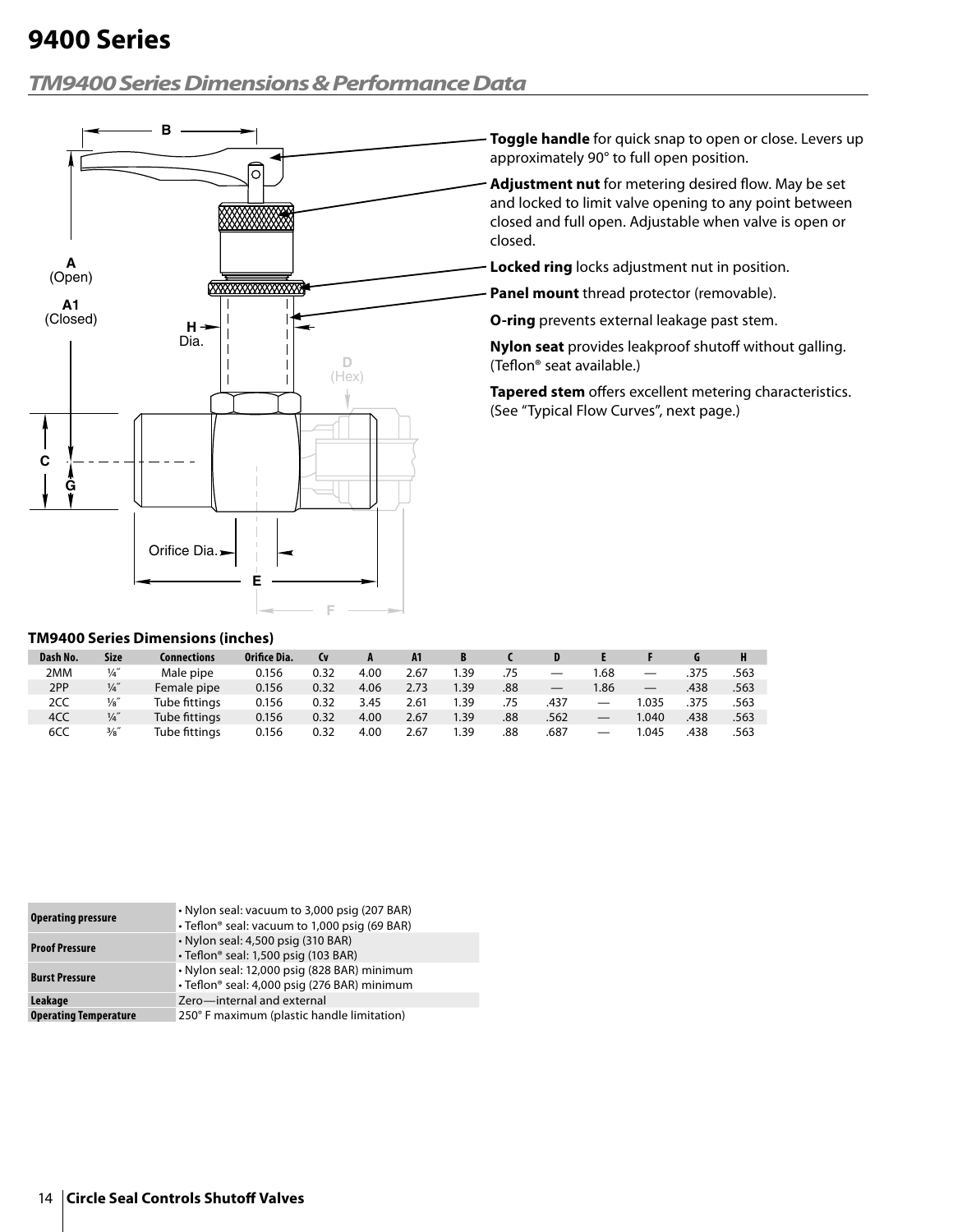### **9400 Series Panel Mounted**



### **Panel thickness (inches)**

| 9400, R9400 Series 0.060 to 0.340 |                |
|-----------------------------------|----------------|
| 9400-CC Series                    | 0.100 to 0.340 |
| T9400 Series                      | 0.060 to 0.530 |
| T9400-CC Series                   | 0.060 to 0.440 |
| TM9400 Series                     | 0.060 to 0.810 |
|                                   |                |

#### **Dimensions (inches)** 9400 Series

| Type | <b>Open</b> | Closed | н    |
|------|-------------|--------|------|
| 2MM  | 2.07        | 1.86   | .438 |
| 2PP  | 2.13        | 1.92   | .438 |
| 2MP  | 2.13        | 1.92   | .438 |
| 2CC  | 2.07        | 1.86   | .438 |
| 4CC  | 2.13        | 1.92   | .438 |
| 6CC  | 2.13        | 1.92   | .438 |

#### R9400 Series

| Type | <b>Open</b> | Closed | н    |
|------|-------------|--------|------|
| 2MP  | 2.05        | 1.84   | .438 |
| 2PP  | 2.05        | 1.84   | .438 |

### **Typical Flow Curves**